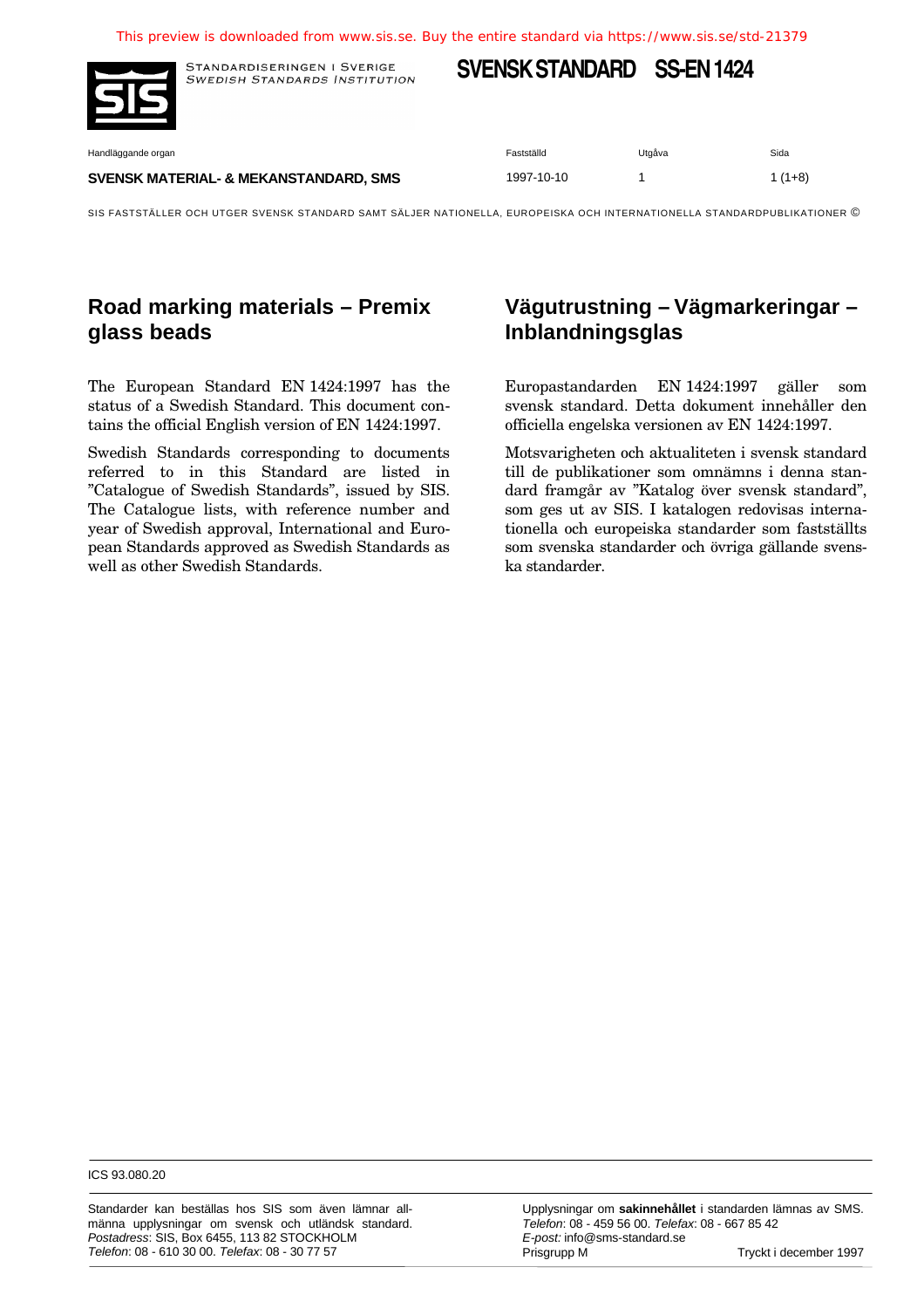This preview is downloaded from www.sis.se. Buy the entire standard via https://www.sis.se/std-21379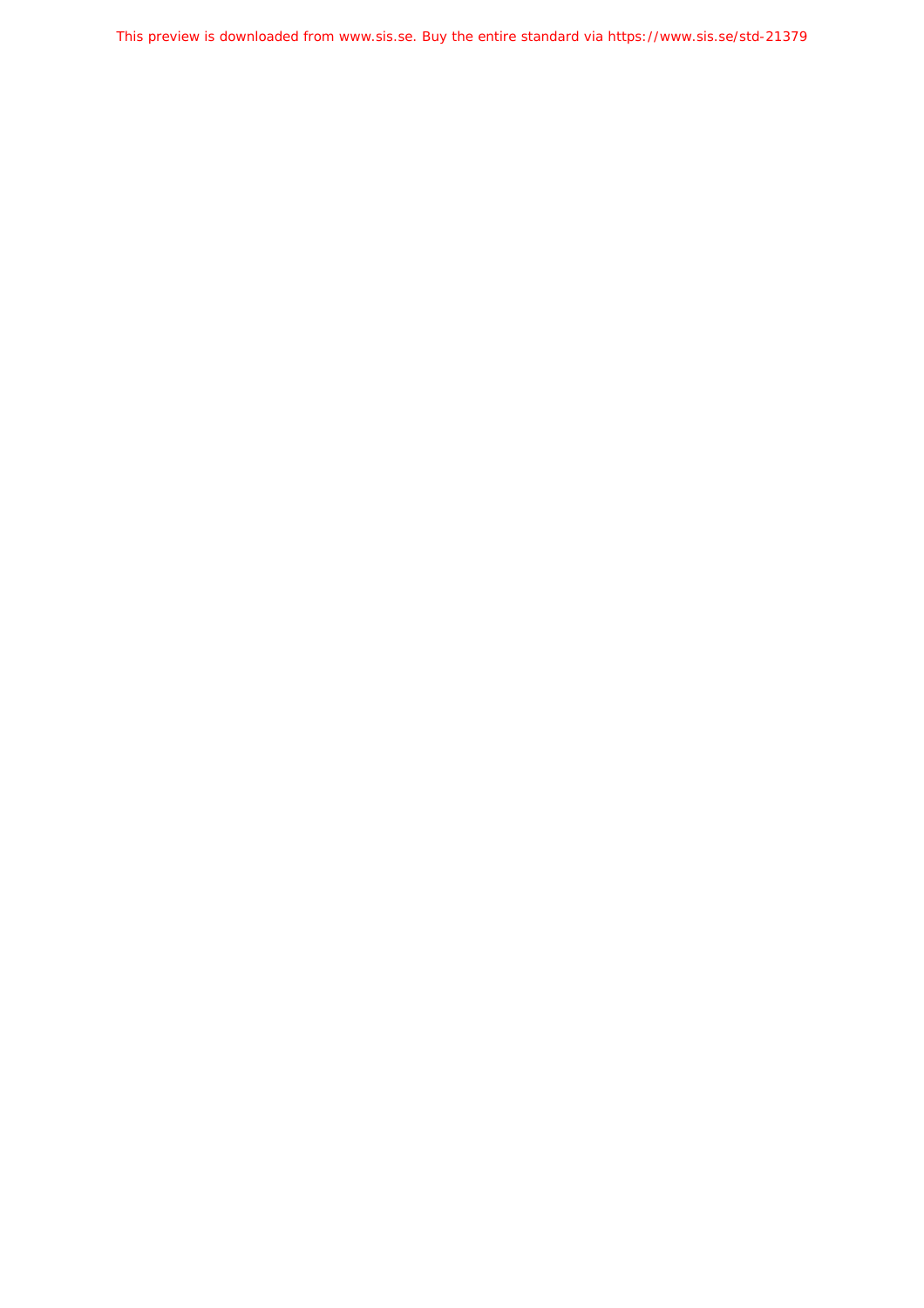# EUROPEAN STANDARD NORME EUROPÉENNE EUROPÄISCHE NORM

**EN 1424**

August 1997

ICS 93.080.20

Descriptors: roads, signalling, marking, balls, glass, mixtures, specifications, grain size, classification, quality, defects tolerances, sampling, laboratory tests

English version

## **Road marking materials – Premix glass beads**

Produits de marquage routier – Microbilles de verre de prémélange

Straßenmarkierungsmaterialien – Premixglasperlen

This European Standard was approved by CEN on 1997-06-20. CEN members are bound to comply with the CEN/CENELEC Internal Regulations which stipulate the conditions for giving this European Standard the status of a national standard without any alteration.

Up-to-date lists and bibliographical references concerning such national standards may be obtained on application to the Central Secretariat or to any CEN member.

The European Standards exist in three official versions (English, French, German). A version in any other language made by translation under the responsibility of a CEN member into its own language and notified to the Central Secretariat has the same status as the official versions.

CEN members are the national standards bodies of Austria, Belgium, Denmark, Finland, France, Germany, Greece, Iceland, Ireland, Italy, Luxembourg, Netherlands, Norway, Portugal, Spain, Sweden, Switzerland and United Kingdom.

# **CEN**

European Committee for Standardization Comité Européen de Normalisation Europäisches Komitee für Normung

Central Secretariat: rue de Stassart 36, B-1050 BRUSSELS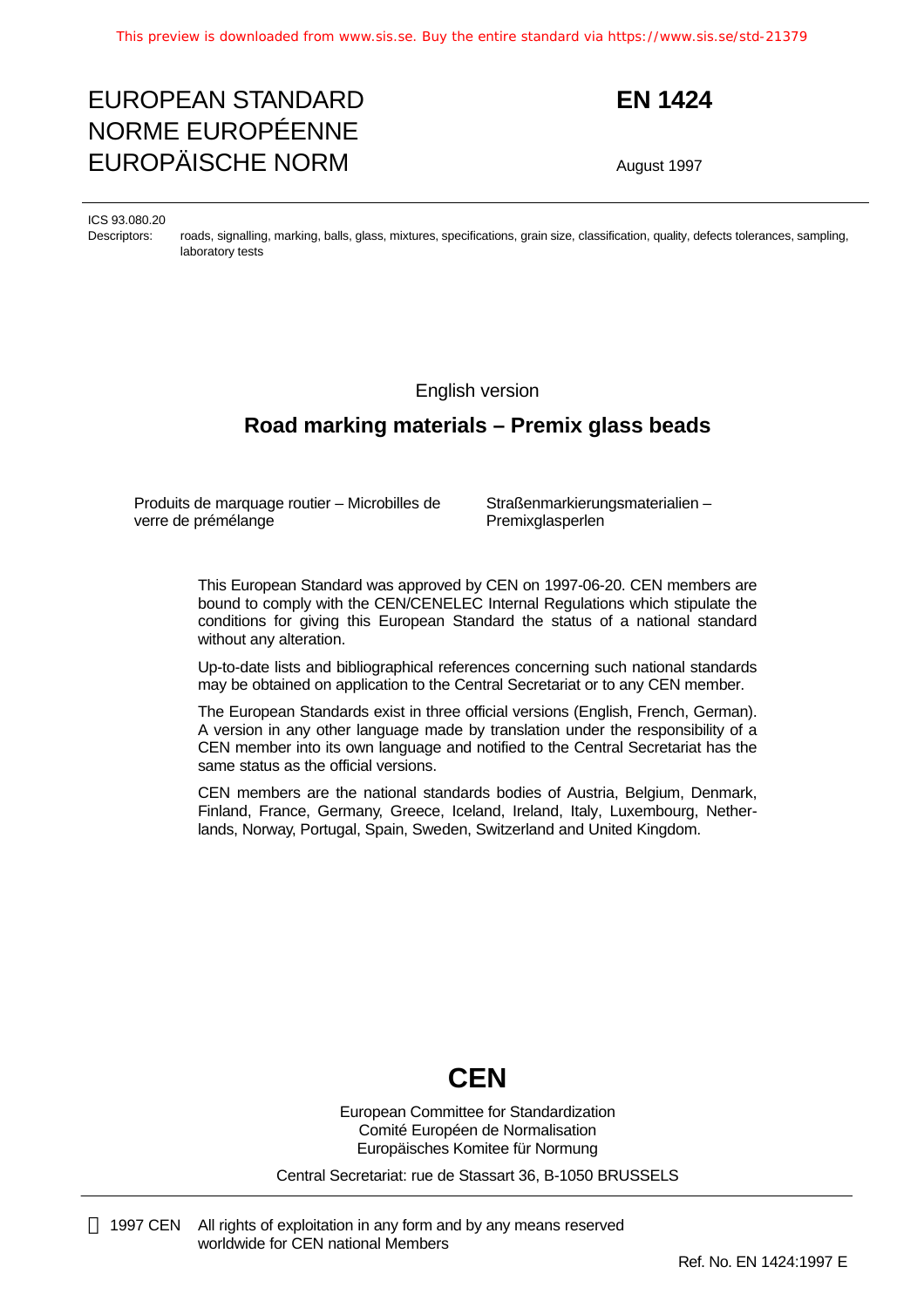Page 2 EN 1424:1997

 $\sim$ 

## **Contents**

| $1 \quad \blacksquare$  |  |  |
|-------------------------|--|--|
| $\overline{2}$          |  |  |
| 3 <sup>1</sup>          |  |  |
| $\overline{\mathbf{4}}$ |  |  |
| 5                       |  |  |
| $6^{\circ}$             |  |  |
|                         |  |  |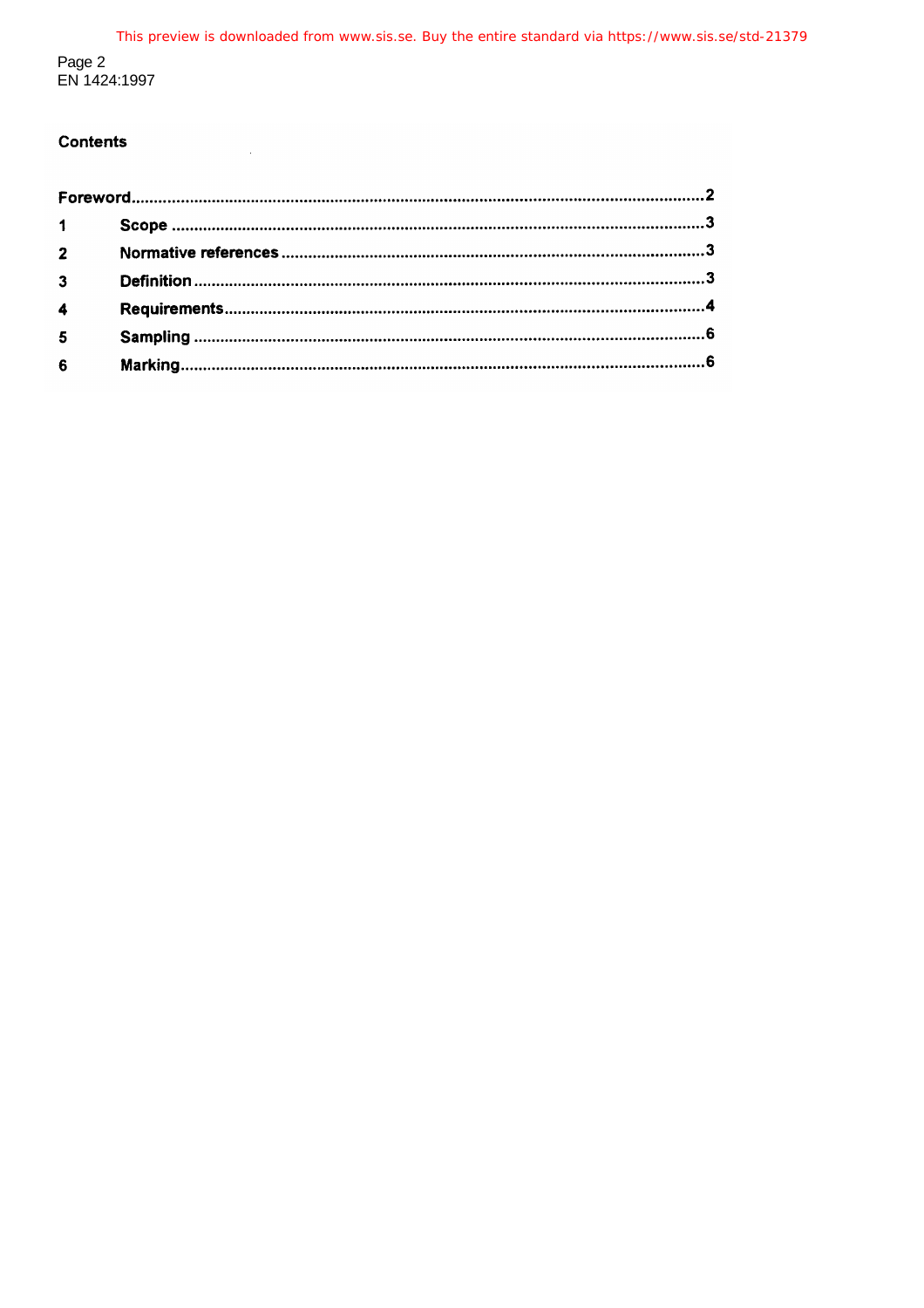### Foreword

This European Standard has been prepared by Technical Committee CEN/TC 226 "Road equipment", the secretariat of which is held by AFNOR.

This European Standard shall be given the status of a national standard, either by publication of an identical text or by endorsement, at the latest by February 1998, and conflicting national standards shall be withdrawn at the latest by February 1998.

According to the CEN/CENELEC Internal Regulations, the national standards organizations of the following countries are bound to implement this European Standard: Austria, Belgium, Czech Republic, Denmark, Finland, France, Germany, Greece, Iceland, Ireland, Italy, Luxembourg, Netherlands, Norway, Portugal, Spain, Sweden, Switzerland and the United Kingdom.